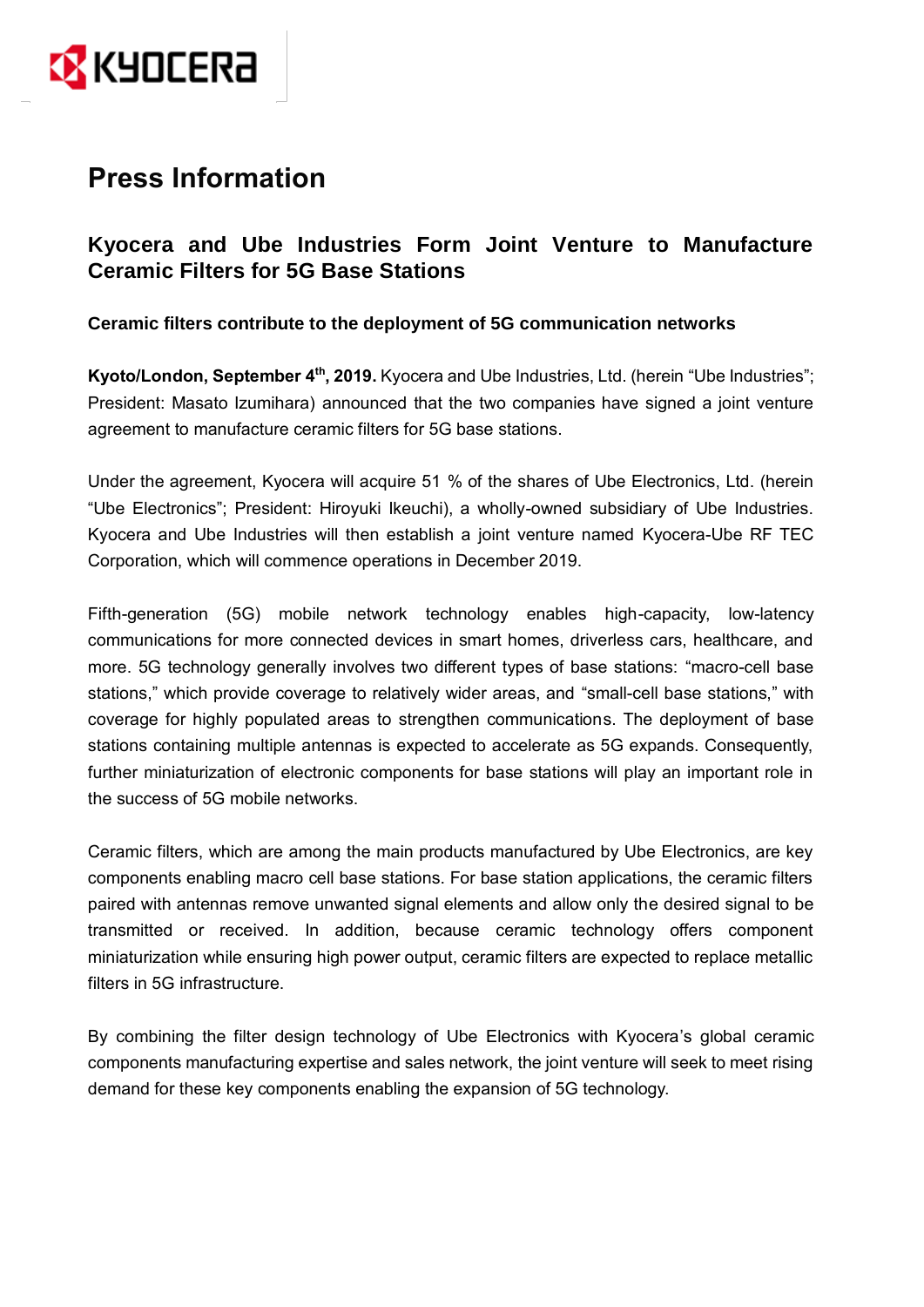

### **Overview of joint venture**

| Company name                  | Kyocera-Ube RF TEC Corporation                         |
|-------------------------------|--------------------------------------------------------|
| Representative                | President: Kousuke Nishimura                           |
| Start of operations (planned) | December 2019                                          |
| Investment ratio              | Kyocera Corporation 51 %                               |
|                               | Ube Industries, Ltd. 49 %                              |
| Location                      | 800 Ichimiyake Yasu Shiga                              |
|                               | (On the premises of Kyocera's Shiga Yasu Plant)        |
| Production subsidiary         | Kyocera-Ube (Wuxi) RF TEC Corporation                  |
| Location of production        | B27 Factory Building, Plot 52, Hi-New-Tech Development |
| subsidiary                    | Area, Wuxi, Jiangsu, 214028 China                      |
| Employees (planned)           | Kyocera-Ube RF TEC Corporation: 12                     |
|                               | Kyocera-Ube (Wuxi) RF TEC Corporation: 154             |

## **About Ube Industries**

[Ube Industries, Ltd.](https://www.ube-ind.co.jp/ube/en/index.html) (TOKYO: 4208) has been in business since 1897, when it was founded as a coal mining company based in Ube City, Yamaguchi Prefecture, Japan. The company has continued to evolve with the times, and its main businesses today are chemicals, construction materials, and machinery.

Ube Industries' corporate philosophy is: "Pursue technology and embrace innovation to create value for the future and contribute to social progress." Guided by this philosophy, the company will continue to offer new value by meeting the ever-diversifying and increasingly complex needs of the world. For the fiscal year ended March 31<sup>st</sup>, 2019, Ube Industries recorded consolidated net sales of ¥730.1 billion.